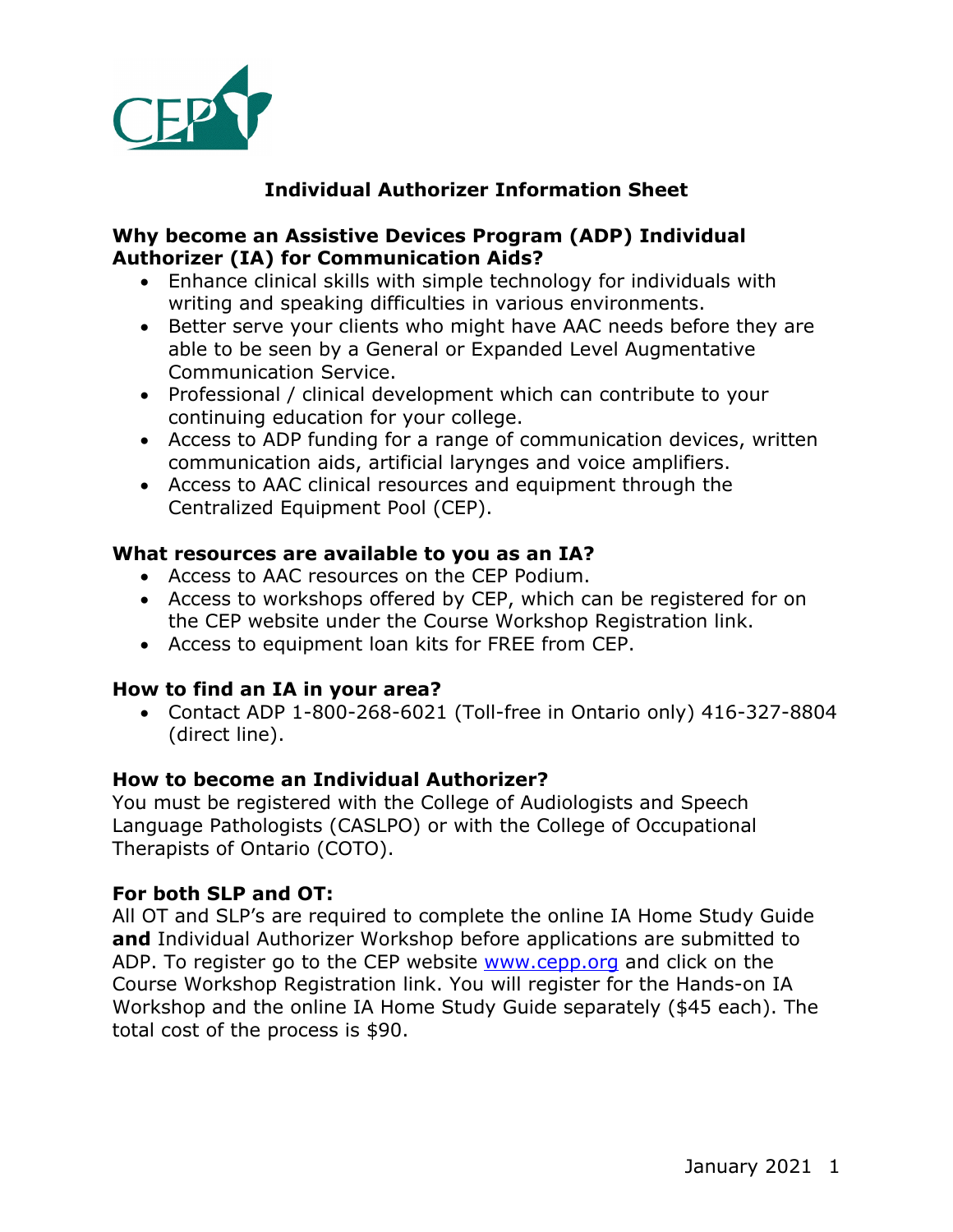

## **SUMMARY OF STEPS TO BECOME AN IA:**

#### **Step One:**

OBTAIN APPLICATION: Obtain the registration form to become an IA for Communication Aids from the Assistive Devices Program (ADP) website. http://www.health.gov.on.ca/en/pro/programs/adp/authorizer\_registration.a spx

This needs to be returned directly to ADP when the **AFTER** all the following steps are completed.

#### **Step Two:**

ONLINE HOME STUDY GUIDE: Review the materials and SELF-STUDY QUIZZES PRIOR to attending an IA workshop. It is recommended to complete the FINAL TEST AFTER you have attended the IA workshop. When CEP receives your registration and payment on line, you will be sent information to set up a user name and password for the online IA Home Study Guide.

#### **Step Three:**

WORKSHOP AND FINAL TEST: Attend an IA workshop. This provides a practical application of the material in the IA Home Study Guide. Workshops are held about three times a year in various parts of the province. Dates and locations are posted on the CEP website. Once you have taken the hands on IA workshop, complete the Final SLP or OT test in the online IA Home Study Guide.

#### **Step Four:**

CEP LETTER of COMPLETION will be emailed to you indicating the online IA Home Study Guide and the IA workshop requirements have been met. This needs to be sent to ADP with your IA application and other necessary documentation.

#### **Step Five:**

SEND APPLICATION AND ACCOMPANYING DOCUMENTS directly TO ADP BY THE IA APPLICANT.

See the ADP checklist for Authorizers http://www.health.gov.on.ca/en/pro/programs/adp/authorizer\_registration/ docs/authorizer\_applicant\_checklist.pdf